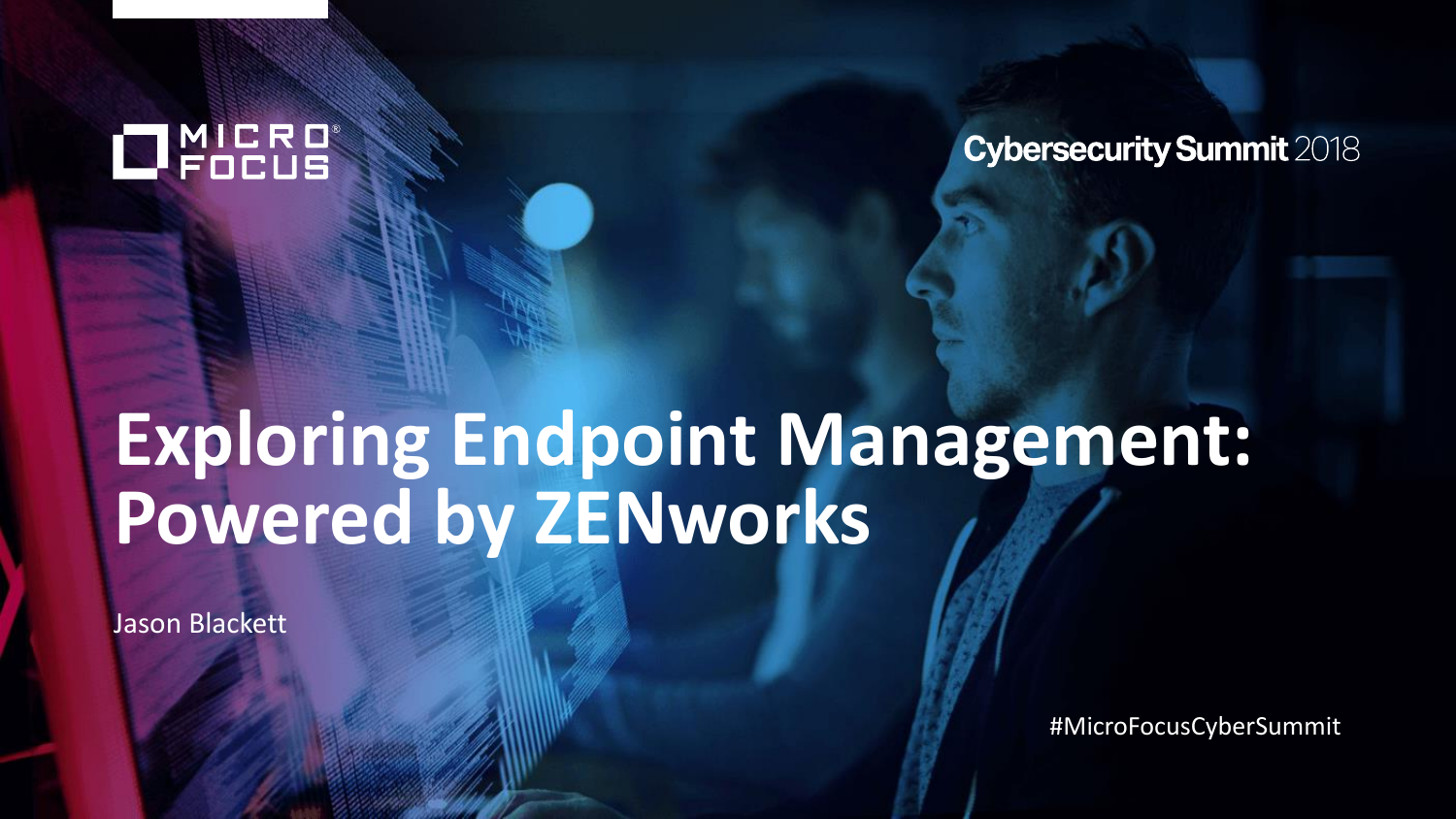#### **Micro Focus ZENworks**



**ZENworks** provides the majority of tools customers need to manage, control, protect and troubleshoot endpoint devices, encompassing everything from client management to incidentbased helpdesk with a unified management framework

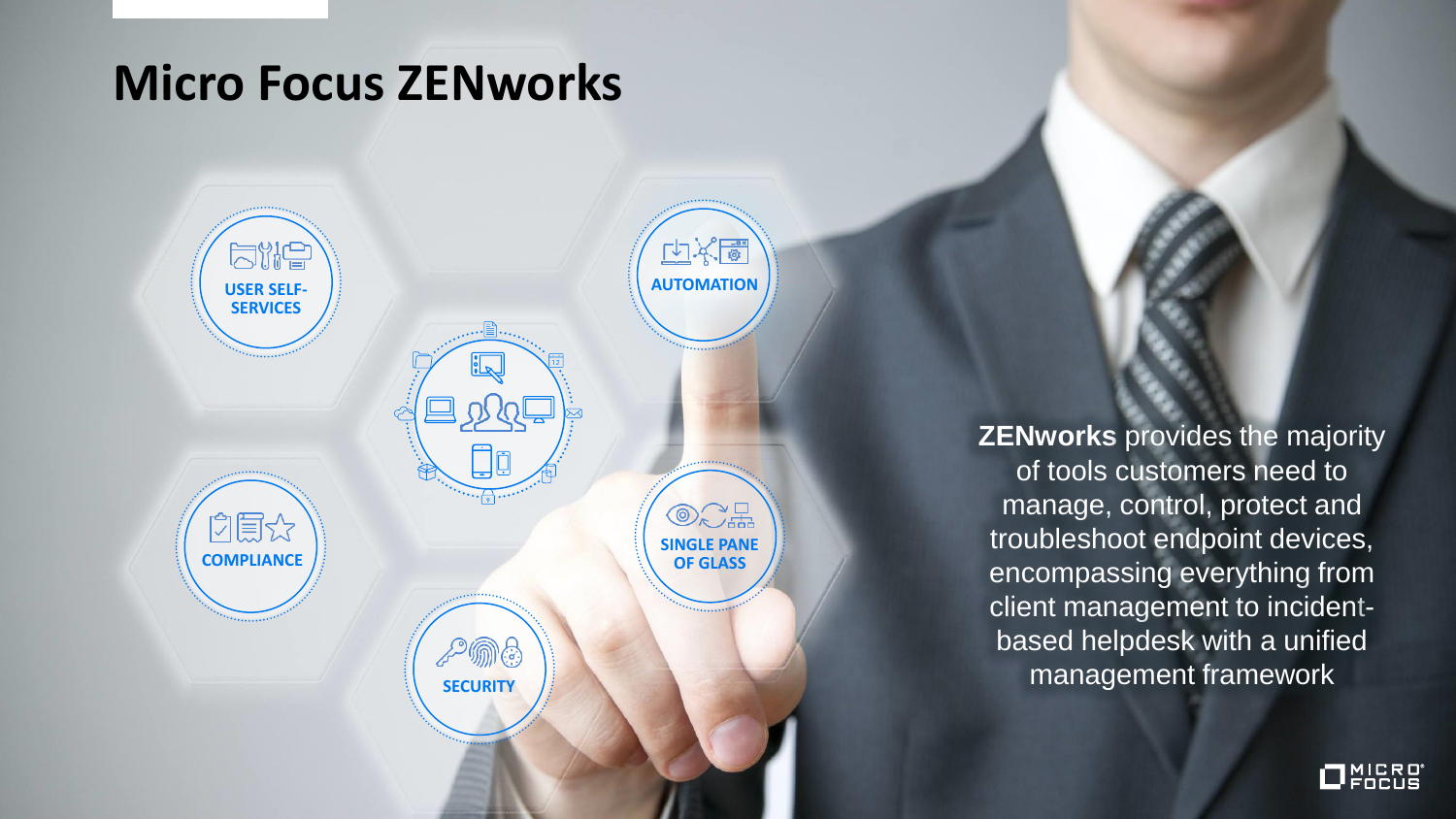## **Micro Focus ZENworks Suite**

What does it do?

- Provides unified management for every one of the many (and often multiple) endpoints that users use in the enterprise
- Manage an entire fleet of endpoint devices from a single, unified console that IT can access anytime, from anywhere, over any standard web browser
- Manage endpoints remotely, without having to touch the device
- Automate IT tasks without the need for IT intervention
- Support user productivity: Set up a self-service "app store,"

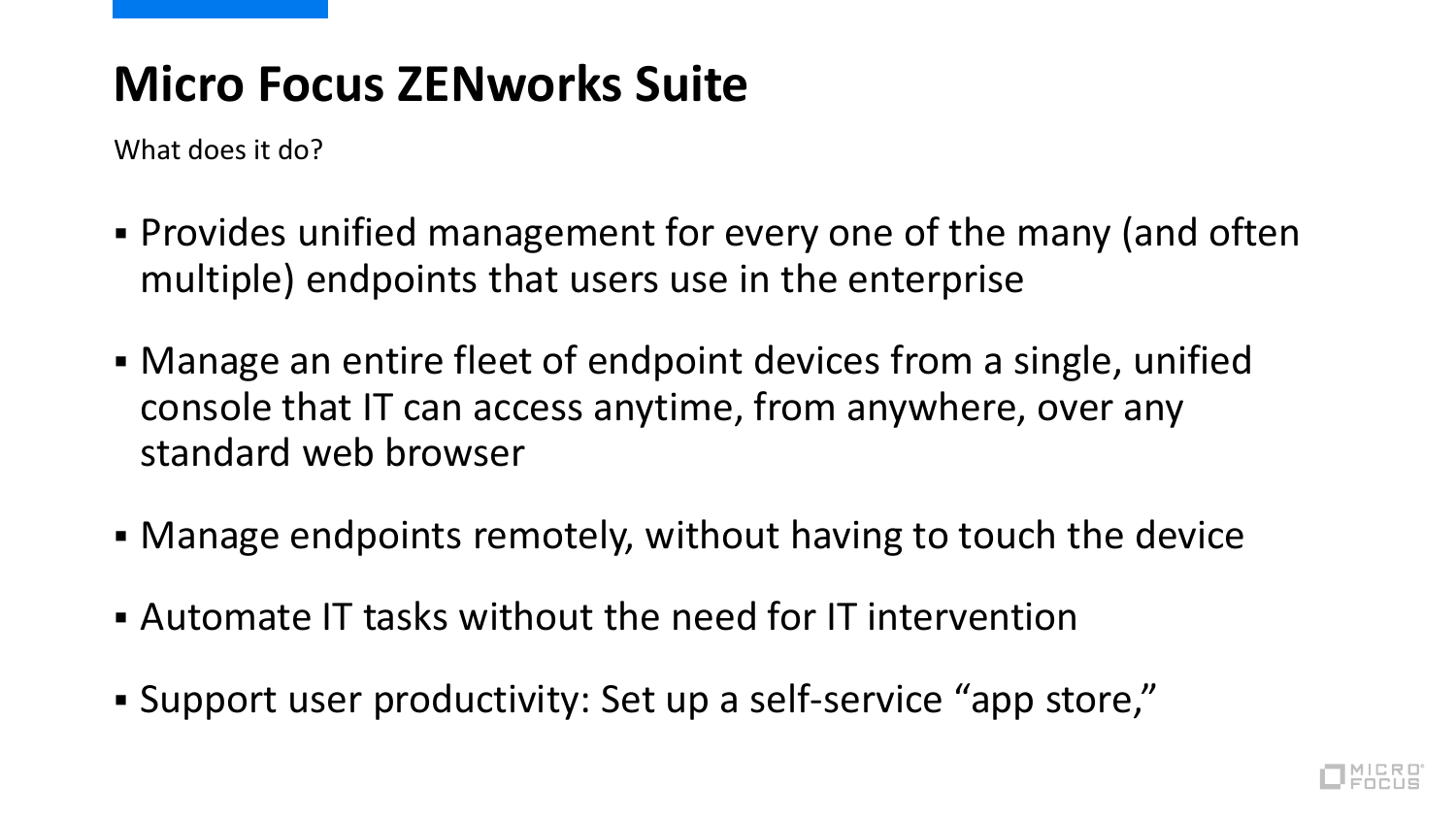

![](_page_3_Picture_1.jpeg)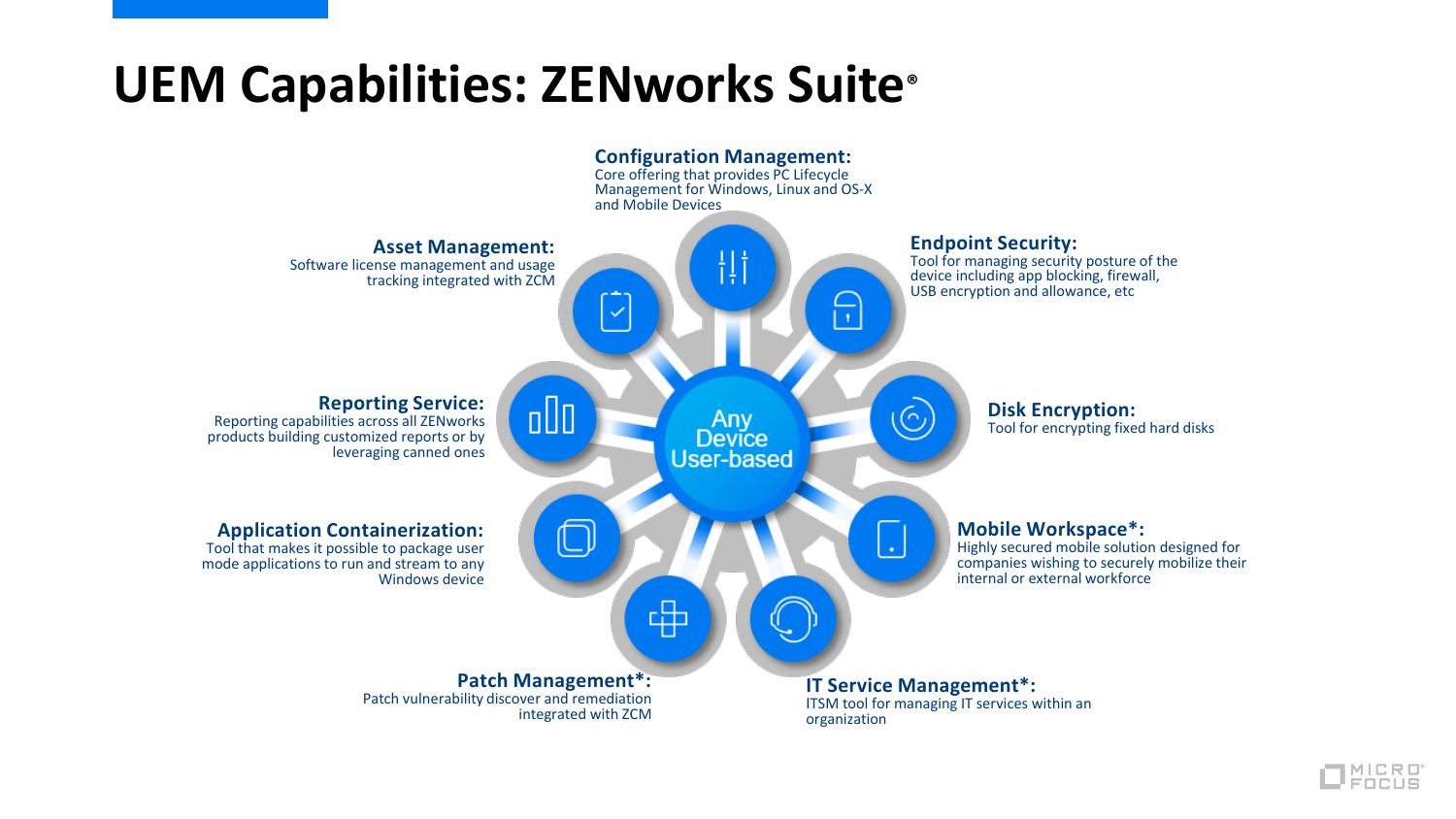## **Know the Components**

![](_page_4_Figure_1.jpeg)

![](_page_4_Picture_2.jpeg)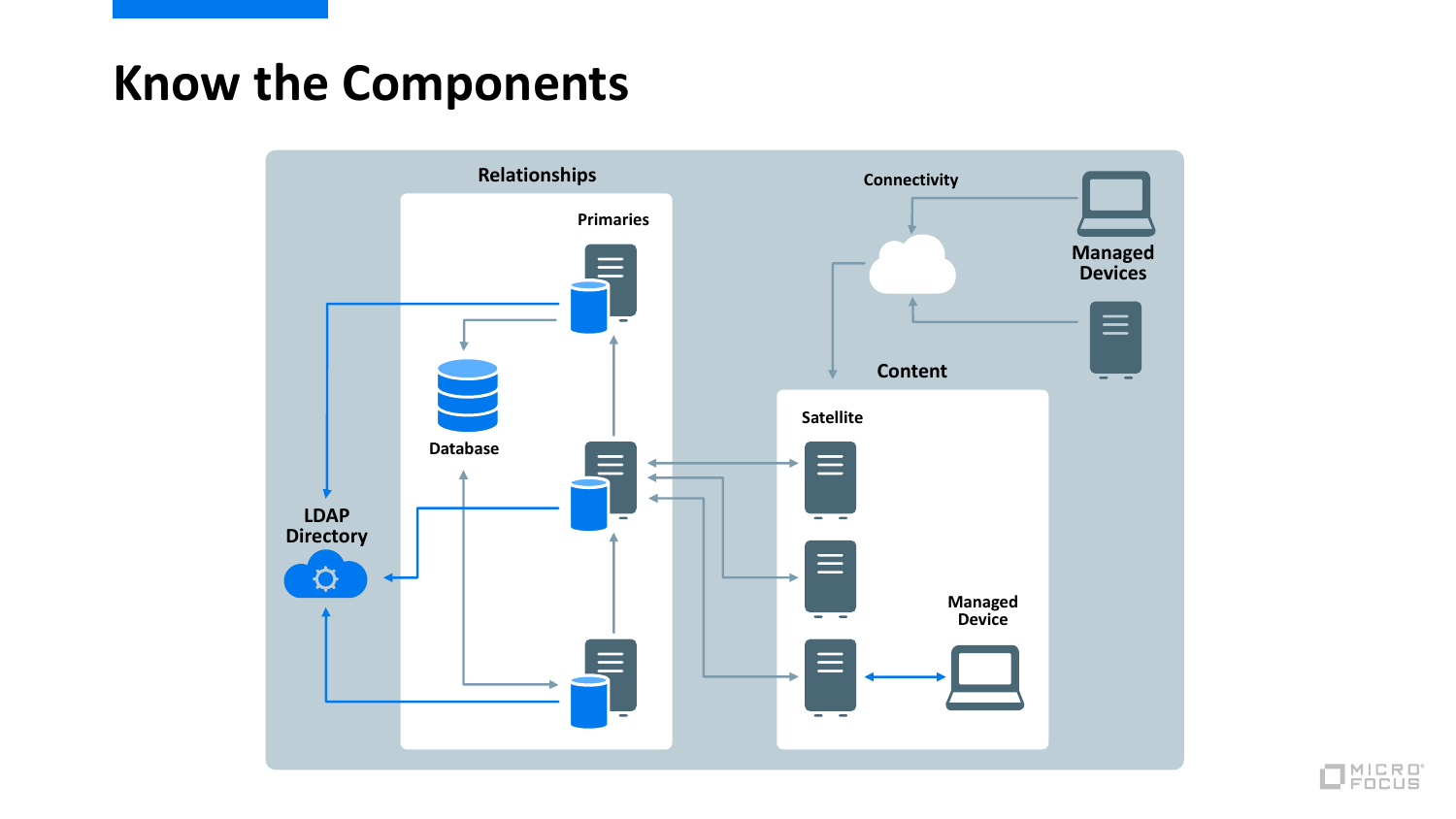## **Know the Components**

![](_page_5_Figure_1.jpeg)

![](_page_5_Picture_2.jpeg)